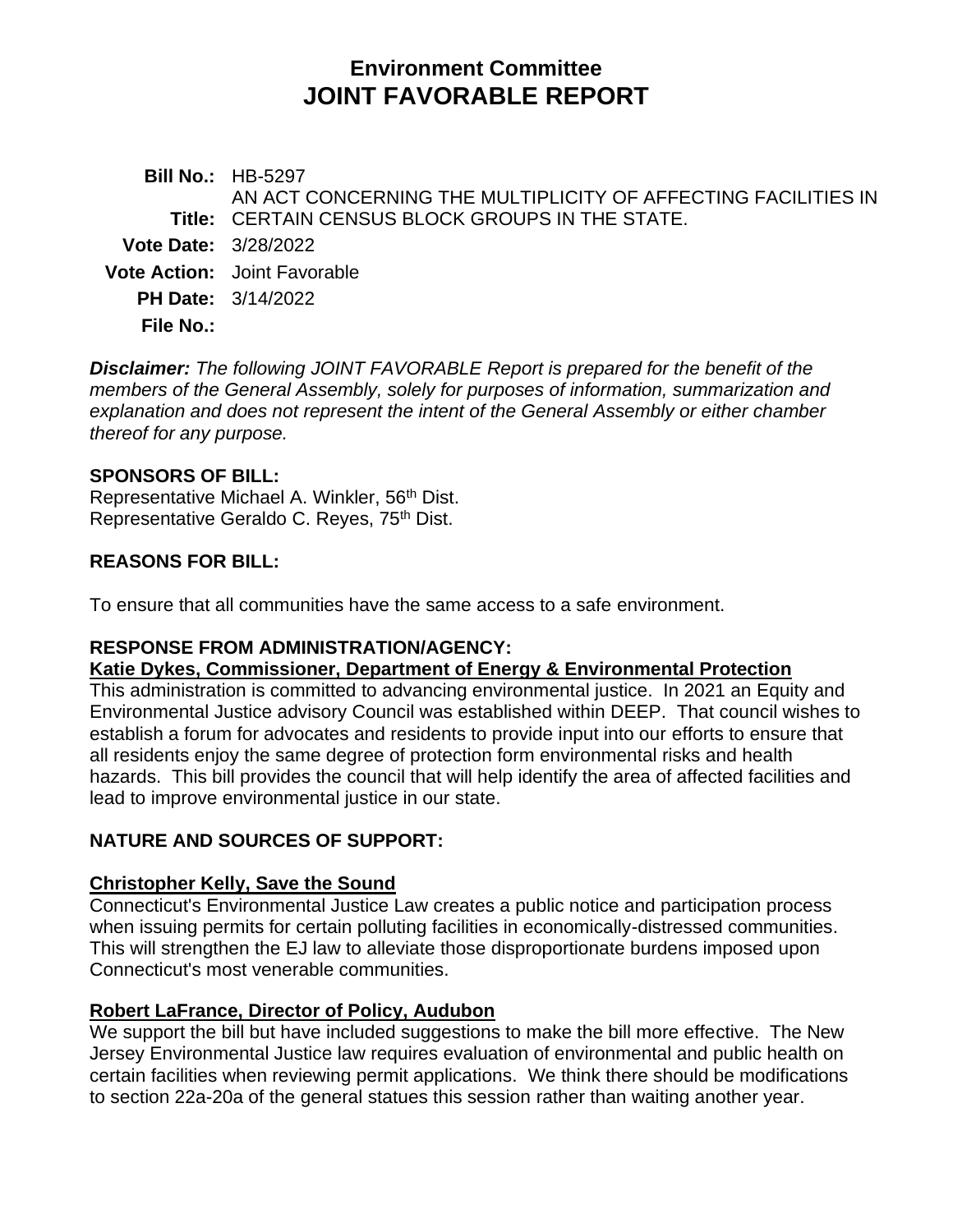## **Angel Serrano, Organizer, Ct. Citizen Action Group**

We support the bill but would recommend the following.

- Expand definition of "environmental justice community".
- Expand definition of "affecting facility".

● Apply the Environmental Justice law to modified permits, not just new and expanded permits.

- Enhance public information requirements.
- Strengthen the community environmental benefits agreement (CEBA).
- Set the stage for DEEP to deny permits based upon an application's adverse
- environmental impact upon a community and require regulations to implement that provision;

● Require that the public participation and CEBA requirements be applied to downwind, downstream, and adjacent communities.

● Create a cause of action for failure to complete these requirements.

● Authorize an application fee to subsidize Environmental Justice review and Environmental Justice programming.

### **Representative David Michel**

Representative Michel supported the bill but with concerns. Substitute language is needed to assure we change the faulty permitting process and amend the ceejac language as to better reflect and independent body that would make recommendations to the legislature. Prevention is much less costly than inaction.

### **Ann Gadwah, Outreach Organizer, Sierra Club Connecticut**

Grave injustices in the permitting of polluting facilities must end. New Jersey in 2020 past and environmental justice law that should be a blueprint for Connecticut law. I have included some important definitions for your consideration:

Overburdened communities is defined as

1. At least 35 percent of the households qualify as low-income households

 2. At least 40 percent of the residents identify as minority or members of a state recognized tribal community.

 3. At least 40 percent of the households have limited English proficiency The law requires NJ DEEP to evaluate the environmental an public health impacts of the following facilities.

- 1. Major sources of air pollution (i.e., gas fired power plants and cogeneration facilities)
- 2. Resource recovery facilities or incinerators; sludge processing facilities
- 3. Sewage Treatment plants with a capacity of more than 50 million gallons per day
- 4. Transfer station or solid waste facilities
- 5. Recycling facilities that receive at least 100 tons of recyclable material per day
- 6. Scrap metal facilities
- 7. Landfills
- 8. Medical waste incinerators, except those attendant to hospitals and universities